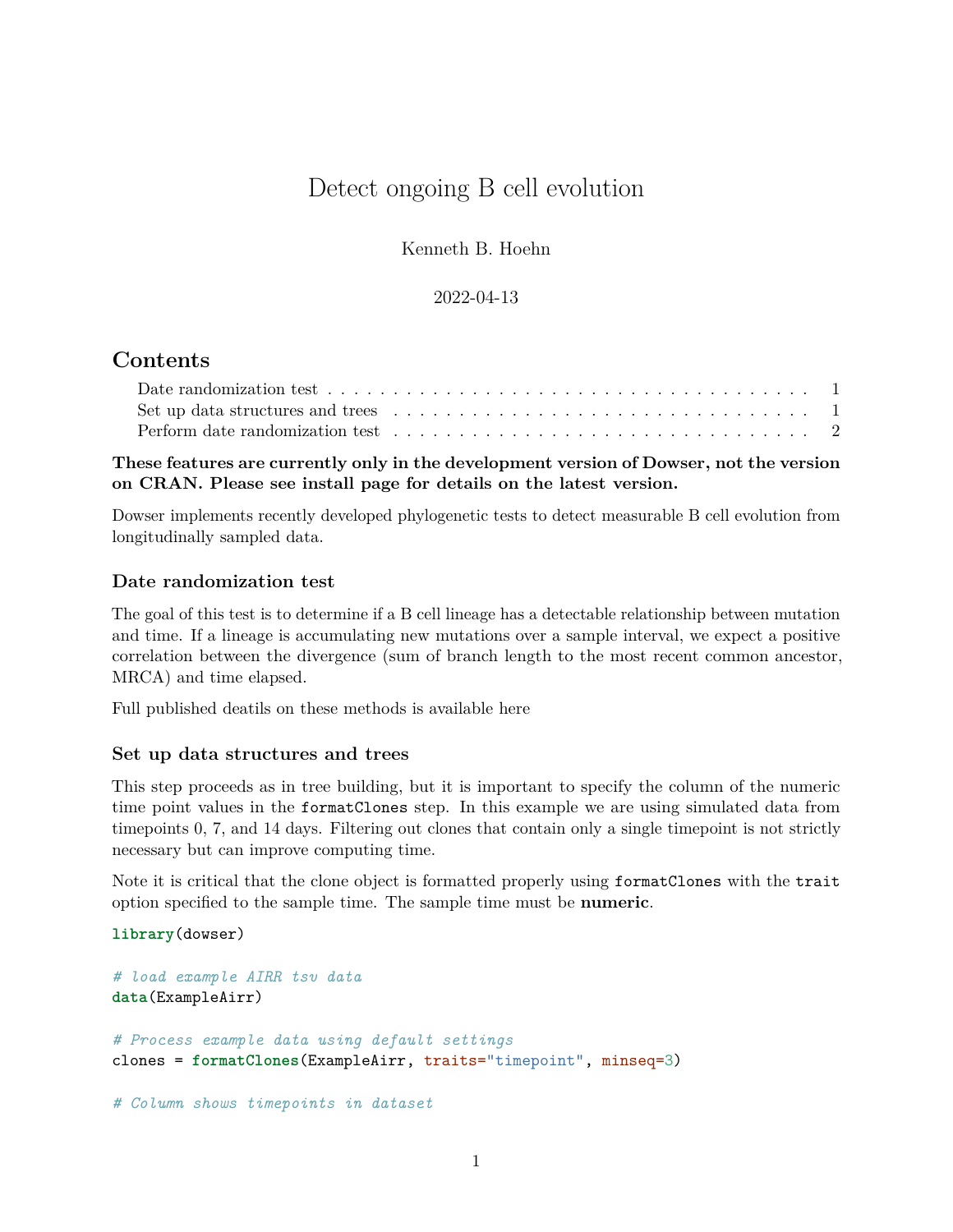```
print(table(ExampleAirr$timepoint))
#0 7 14
#62 102 225
# Calculate number of tissues sampled in tree
timepoints = unlist(lapply(clones$data, function(x)
 length(unique(x@data$timepoint))))
# Filter to multi-type trees
clones = clones [timepoints > 1,]
# Build trees using maximum likelihood (can use alternative builds if desired)
trees = getTrees(clones, build="pml")
```
#### <span id="page-1-0"></span>**Perform date randomization test**

Once trees have been built, perform the date randomization test using the function correlationTest. By default this test will use a clustered version of the date randomization test that corrects for issues like biased sampling of cell subpopulations, as well as types of sequencing error.

```
# correlation test with 100 repetitions - in practice use at least 1000
test = correlationTest(trees, permutations=100, time="timepoint")
print(test)
```

|                 | # $A$ tibble: $6 \times 12$             |                                    |  |                                                                                            |  |                                                                                                                                |       |                                       |
|-----------------|-----------------------------------------|------------------------------------|--|--------------------------------------------------------------------------------------------|--|--------------------------------------------------------------------------------------------------------------------------------|-------|---------------------------------------|
|                 | # clone id data locus segs trees        |                                    |  |                                                                                            |  |                                                                                                                                |       | $slope$ p correlation random correlat |
|                 |                                         |                                    |  |                                                                                            |  | $\#$ <dbl> <list> <chr> <int> <lis> <dbl> <dbl> <dbl> <dbl> <dbl></dbl></dbl></dbl></dbl></dbl></lis></int></chr></list></dbl> |       | $<$ dbl $>$                           |
|                 | $#1$ $3128$ $\langle$ airr $C \ldots N$ |                                    |  |                                                                                            |  | $40$ <phy -0.00205="" -0.173<="" 0.871="" td=""><td></td><td><math>-0.00953</math></td></phy>                                  |       | $-0.00953$                            |
| #2              |                                         | $3184$ $\langle$ airr $C \ldots N$ |  | $12$ <phy 0.00111="" 0.554<="" td=""><td></td><td></td><td>0.649</td><td>0.0649</td></phy> |  |                                                                                                                                | 0.649 | 0.0649                                |
| #3              |                                         | $3140$ $\langle$ airr $C \ldots N$ |  | $9$ $\langle phy 0.00156 0.347 \rangle$                                                    |  |                                                                                                                                | 0.630 | $-0.0278$                             |
| # $\frac{1}{4}$ |                                         | $3192$ $\langle$ airr $C \ldots N$ |  | $9$ <phy 0.00739="" 0.564<="" td=""><td></td><td></td><td>0.956</td><td>0.115</td></phy>   |  |                                                                                                                                | 0.956 | 0.115                                 |
| #5              |                                         | $3115$ $\langle$ airr $C \ldots N$ |  | $6$ <phy 0.00159="" 0.238<="" td=""><td></td><td></td><td>0.565</td><td>0.0131</td></phy>  |  |                                                                                                                                | 0.565 | 0.0131                                |
| #6              |                                         | $3139$ $\langle$ airr $C \ldots N$ |  | $6$ <phy 0.00308="" 0.535<="" td=""><td></td><td></td><td>0.821</td><td>0.0492</td></phy>  |  |                                                                                                                                | 0.821 | 0.0492                                |

*# use uniform correlaion test (more sensitive, but higher false positive rate)* utest = **correlationTest**(trees, permutations=100, time="timepoint", perm\_type="uniform") **print**(utest)

|                 | # $A$ tibble: $6 \times 12$                                                                                                    |                         |  |                                                                                                                   |  |  |       |       |                                     |
|-----------------|--------------------------------------------------------------------------------------------------------------------------------|-------------------------|--|-------------------------------------------------------------------------------------------------------------------|--|--|-------|-------|-------------------------------------|
|                 | # clone id data locus segs trees                                                                                               |                         |  |                                                                                                                   |  |  |       |       | slope p correlation random correlat |
|                 | $\#$ <dbl> <list> <chr> <int> <lis> <dbl> <dbl> <dbl> <dbl> <dbl></dbl></dbl></dbl></dbl></dbl></lis></int></chr></list></dbl> |                         |  |                                                                                                                   |  |  |       |       | $<$ dbl $>$                         |
|                 | #1 $3128$ <airr <math="" n="">40 <phy -0.00205="" 0.832="" <math="">-0.173</phy></airr>                                        |                         |  |                                                                                                                   |  |  |       |       | $-0.0146$                           |
| #2              |                                                                                                                                | $3184$ $\langle$ airr N |  | $12$ <phy 0.00111="" 0.0990<="" td=""><td></td><td></td><td>0.649</td><td></td><td>0.0138</td></phy>              |  |  | 0.649 |       | 0.0138                              |
| #3              |                                                                                                                                | $3140$ $\langle$ airr N |  | $9$ $2\n9 \, \text{ghy} \ldots \quad 0.00156 \, 0.0792$                                                           |  |  |       | 0.630 | $-0.00741$                          |
| # $\frac{1}{4}$ |                                                                                                                                | $3192$ $\langle$ airr N |  | $9$ <phy 0.00739="" 0.129<="" td=""><td></td><td></td><td></td><td>0.956</td><td>0.00818</td></phy>               |  |  |       | 0.956 | 0.00818                             |
| #5              |                                                                                                                                | $3115$ $\langle$ airr N |  | $6$ $\langle phy 0.00159 0.386$                                                                                   |  |  |       | 0.565 | 0.0719                              |
| #6              |                                                                                                                                | $3139$ $\langle$ airr N |  | $6$ <phy 0.00308="" 0.158<="" td=""><td></td><td></td><td></td><td>0.821</td><td><math>-0.00600</math></td></phy> |  |  |       | 0.821 | $-0.00600$                          |